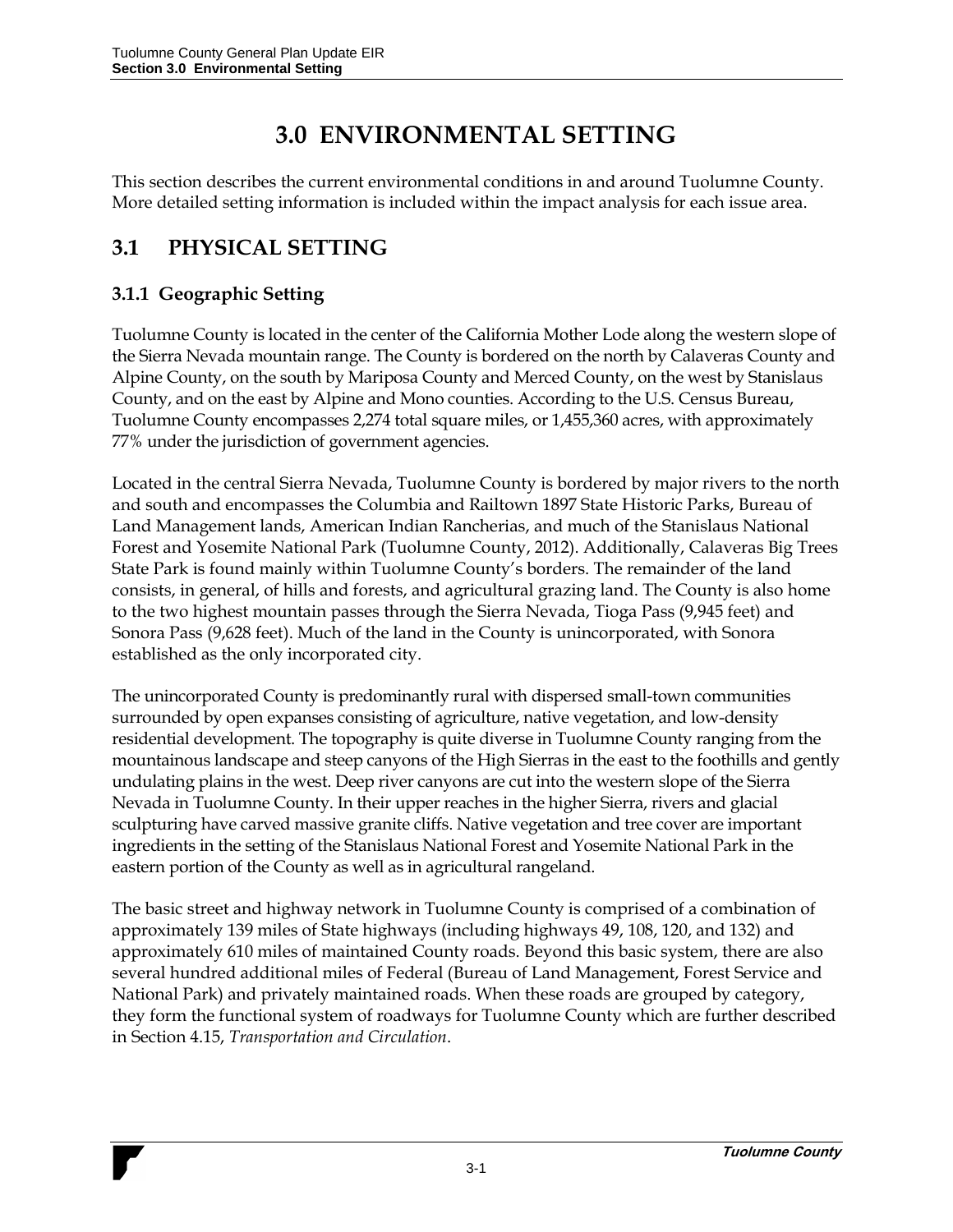#### **3.1.2 Rivers and Watersheds**

There are two main rivers within the County: the Stanislaus River and the Tuolumne River. The Stanislaus River is an approximately 65-mile long waterway that flows from the Sierra Nevada to the San Joaquin River in the eastern part of the Central Valley and is one of the largest tributaries of the San Joaquin River. The Stanislaus River Watershed covers an area of approximately 904 square miles. The river originates as North, Middle, and South Forks in Stanislaus National Forest in the Sierra Nevada Mountains. The confluence of the North and Middle Forks northeast of New Melones Lake forms the Stanislaus River proper. The South Fork joins the river within New Melones Lake. The North Fork forms the northwestern boundary of the County.

The Tuolumne River headwaters originate in the High Sierra at the eastern edge of Tuolumne Meadows in Yosemite National Park. The watershed area covers approximately 1,533 square miles. The Tuolumne River flows through Yosemite National Park and into Hetch Hetchy Valley, which was flooded behind the O'Shaughnessy Dam in 1923, and then into the Stanislaus National Forest. At the O'Shaughnessy Dam, approximately 33% of the river's flow is diverted to the San Francisco Bay Area, where it provides drinking water for nearly 2.5 million people. The headwaters of the Middle Tuolumne River are between 7,000 and 8,000 feet in elevation inside Yosemite National Park. The Middle Tuolumne River joins the South Fork Tuolumne River outside of the park (Tuolumne River Trust, 2015). The headwaters of the South Fork Tuolumne begin between White Wolf and Yosemite Valley at elevations between 8,000 and 8,500 feet. The South Fork Tuolumne River exits the park just north of Hodgdon Meadow and upstream of its confluence with the main Tuolumne River (Tuolumne River Trust, 2015). The North Fork Tuolumne begins near Dodge Ridge, south of Highway 108, on the Stanislaus National Forest. It traverses private and public lands before joining the main stem Tuolumne above Don Pedro Reservoir (Tuolumne River Trust, 2015).

## **3.1.3 Climate**

The general climate of Tuolumne County varies considerably with elevation and proximity to mountain peaks. The terrain features of the County make it possible for various climates to exist within the general area. The pattern of mountains and hills is primarily responsible for the wide variations of rainfall, temperatures, and localized winds that occur throughout the region. Temperature variations have an important influence on County wind flow, dispersion along mountain ridges, vertical mixing, and photochemistry. The Sierra Nevada mountain range receives large amounts of precipitation from storms moving over the continent from the Pacific Ocean. Precipitation in the County is highly variable, depending on elevation and location. Areas in the eastern portion of the County, have relatively high elevations, and receive the most precipitation. Precipitation levels decline toward the western areas of the County. Climates vary from alpine in the high elevations of the eastern areas to more arid at the western edge of the County.

#### **3.1.4 Vegetation**

Tuolumne County contains a wide diversity of tree (hardwood and coniferous forests, oak woodlands), shrub (chaparrals), and herbaceous (grasslands) habitat types. The tree-dominated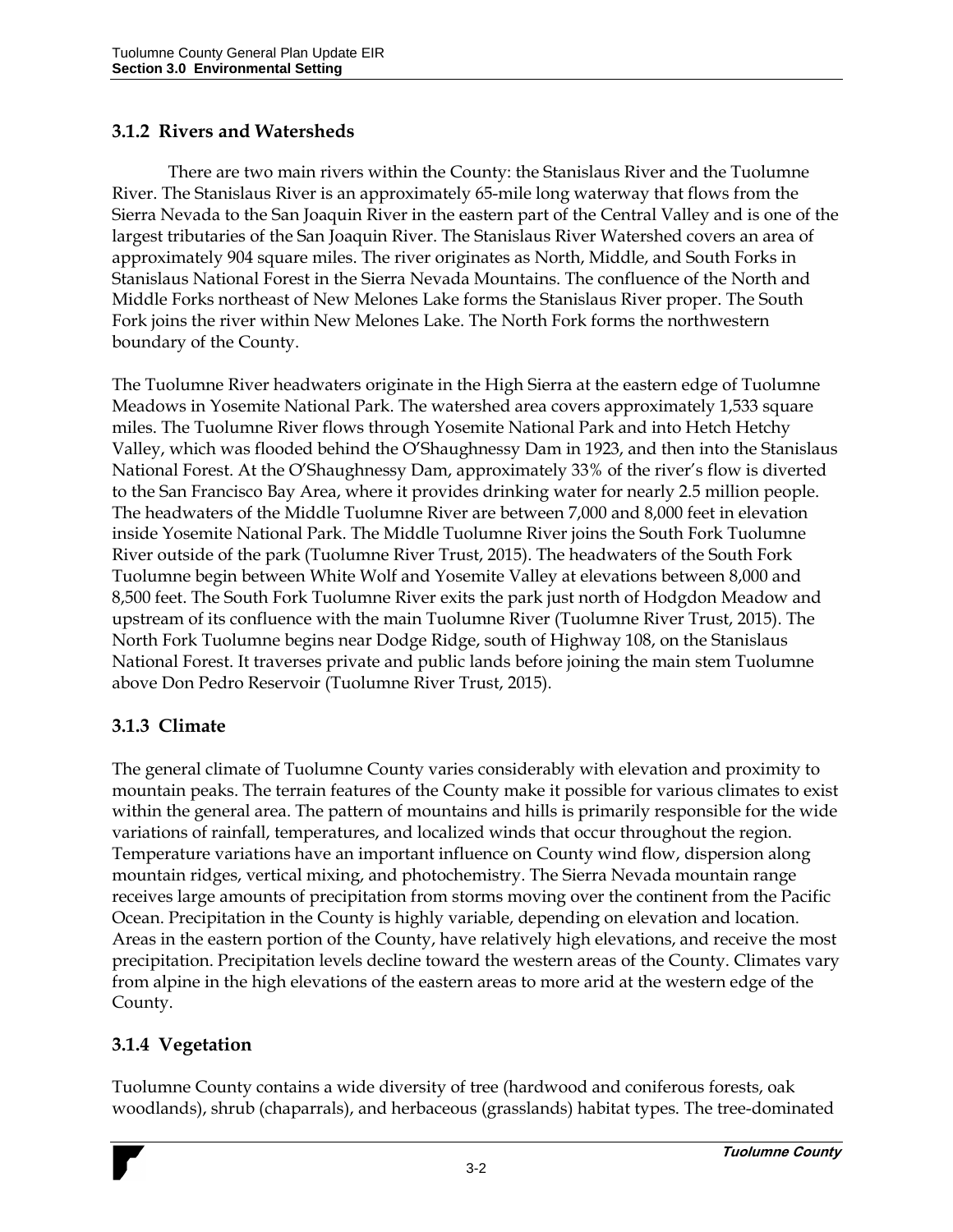habitats can support diverse wildlife populations. Riparian habitats are generally the terrestrial areas adjacent to fresh water bodies forming a vegetated corridor from stream edge to floodplain edge. Riparian habitats within the county occur along the rivers, creeks, streams, and ravines in the county. Shrub-dominated habitats, such as various chaparral communities, are comprised primarily of woody, evergreen shrubs and occur predominantly in the western portion of Tuolumne County. These habitats are generally comprised of areas dominated by grasses and other non-woody species. The majority of this habitat in Tuolumne County is comprised of non-native grasslands located in the lowlands of the western portion of the county. Herbaceous-dominated habitats include: Annual Grasslands, Perennial Grassland, and Wet Meadow.

## **3.1.5 Ownership**

Approximately 77.1% of Tuolumne County is under public designation, which applies to land under government agency jurisdiction such as the United States Forest Service, Yosemite National Park, Bureau of Land Management, Schools, Caltrans, or irrigation districts. Thus the General Plan Update acknowledges that Tuolumne County has limited jurisdiction over those lands. Thus only approximately 22.9% of Tuolumne County is under private ownership which is subject to the land use plan, policies and implementation programs of the Tuolumne County General Plan Update.

# **3.2 DEMOGRAPHICS**

Basic data regarding population, housing, and jobs in Tuolumne County are provided below. More detailed discussion of these topics can be found in Section 4.12, *Population and Housing*.

According to the California Department of Finance, the existing population of Tuolumne County is 54,337 and there are approximately 31,406 dwelling units in the County as of 2015. The unincorporated area of Tuolumne County represents approximately 91-92% of the total County population, while the City of Sonora makes up approximately 8-9%. The average household size is 2.28 persons, while the vacancy rate is 30.7 percent (Department of Finance, 2015).

The U S Census American Community Survey (ACS) for Tuolumne County for the period of 2007 – 2011 indicates that 18,423 civilians 16 years of age or older were employed in the unincorporated area of Tuolumne County in 2011. The Labor Market Division of the California Employment Development Department statistics reported that 20,036 civilians were employed in 2006. Between 2006 and 2011, civilian employment decreased by 1,613 which represents an 8% decrease in jobs. In 2011, education, health care and social services sectors combined represent 22.1% of employment followed by arts and entertainment / accommodation and food service industries which represent 14.3% of jobs. Retail is the third largest industry with 11.9% of jobs.